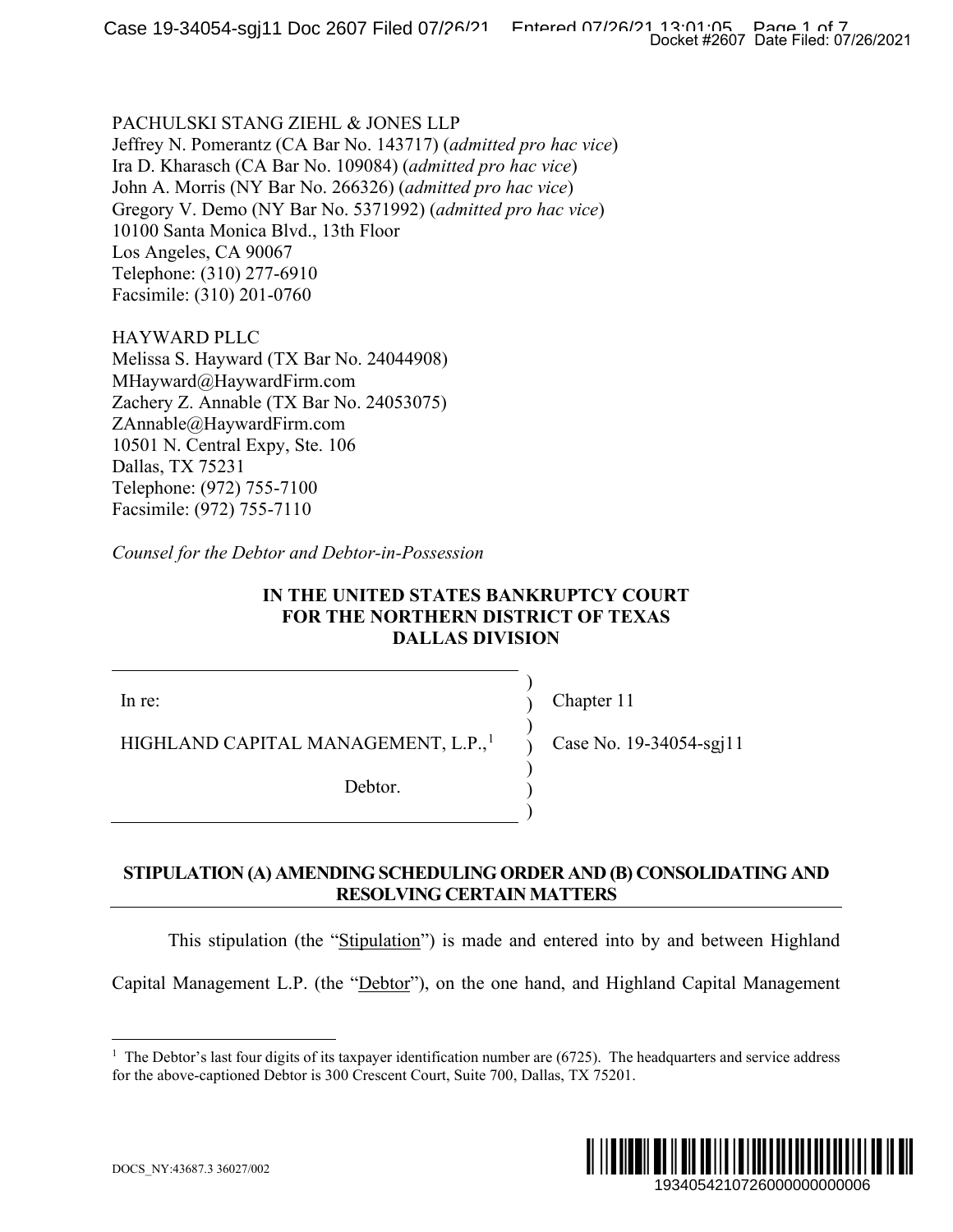Fund Advisors, L.P. ("HCMFA") and NexPoint Advisors, L.P. ("NexPoint" and together with HCMFA, the "Advisors", and the Advisors together with the Debtor, the "Parties"), by and through their respective undersigned counsel, to (a) amend that certain *Agreed Scheduling Order with Respect to Debtor's Objection to Application for Administrative Claim of Highland Capital Management Fund Advisors, L.P. and NexPoint Advisors, L.P.* [Docket No. 2345] (the "Scheduling Order"); (b) consolidate for all purposes the litigation of the "Second Claim for Relief (Breach of Contract)" asserted by the Debtor against the Advisors in that certain *Complaint for Damages and Declaratory and Injunctive Relief* (the "Breach of Contract Claim", and together with the matters subject to the Scheduling Order, the "Litigated Matters") filed by the Debtor in Adversary Proceeding No. 21-03010 (the "Adversary Proceeding"); and (c) address the Debtor's remaining claims asserted in the Adversary Proceeding.

#### **RECITALS**

WHEREAS, on October 16, 2019 (the "Petition Date"), the Debtor filed a voluntary petition for relief under chapter 11 of title 11 of the United States Code (the "Bankruptcy Code") in the Bankruptcy Court for the District of Delaware, Case No. 19-12239 (CSS) (the "Delaware  $Court$ ");

WHEREAS, on December 4, 2019, the Delaware Court entered an order transferring venue of the Debtor's bankruptcy case (the "Bankruptcy Case") to this Court [Docket No. 186];

WHEREAS, the Debtor and NexPoint entered into that certain *Amended and Restated Shared Services Agreement* effective as of January 1, 2018 (the "NexPoint SSA");

WHEREAS, the Debtor and HCMFA entered into that certain *Second Amended and Restated Shared Services Agreement* effective as of February 8, 2013 (the "HCMFA SSA", and together with the NexPoint SSA, the "Shared Services Agreements");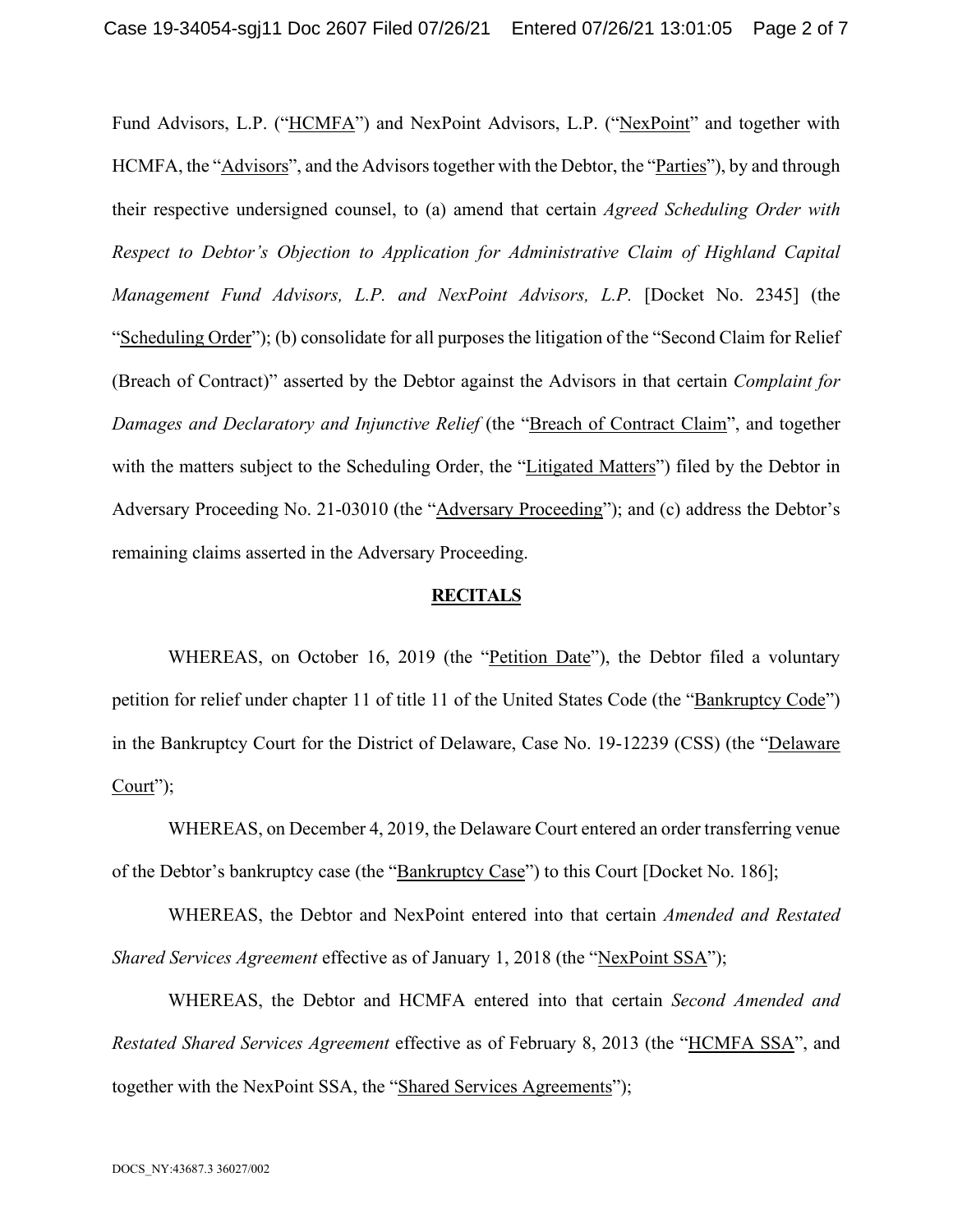WHEREAS, on January 24, 2021, the Advisors filed their *Application for Allowance of Administrative Claim* [Docket No. 1826] (the "Advisors' Admin Claim") concerning matters related to the Shared Services Agreements;

WHEREAS, on May 5, 2021, the Debtor filed its *Objection to Application for Administrative Claim of Highland Capital Management Fund Advisors, L.P. and NexPoint Advisors, L.P.* [Docket No. 2345] (the "Objection");

WHEREAS, on May 21, 2021, the Court entered the Scheduling Order with respect to the Advisors' Admin Claim and the Debtor's Objection thereto;

WHEREAS, on February 17, 2021, the Debtor commenced the Adversary Proceeding in which it (i) asserted the Breach of Contract claim for damages arising from the Advisors' alleged breach of the Shared Services Agreements, and (ii) sought declaratory and injunctive relief (the "Equitable Relief");

WHEREAS, on February 24, 2021, following an evidentiary hearing, the Court entered an *Order* resolving the Debtor's claims for Equitable Relief asserted in the Adversary Proceeding [A.P. Docket No. 25] (the "February Order");

WHEREAS, on March 22, 2021, the Advisors filed their *Original Answer* in the Adversary Proceeding [A.P. Docket No. 33];

WHEREAS, the Parties agree that the Advisors' Admin Claim and the Debtor's Breach of Contract Claim both involve related issues of fact concerning the Shared Services Agreements and that it would be more efficient, and conserve the resources of the Parties and the Court, to consolidate the Litigated Matters for all purposes (including discovery, motion practice, and a trial on the merits);

WHEREAS, the Parties have conferred and desire to enter into a mutually agreeable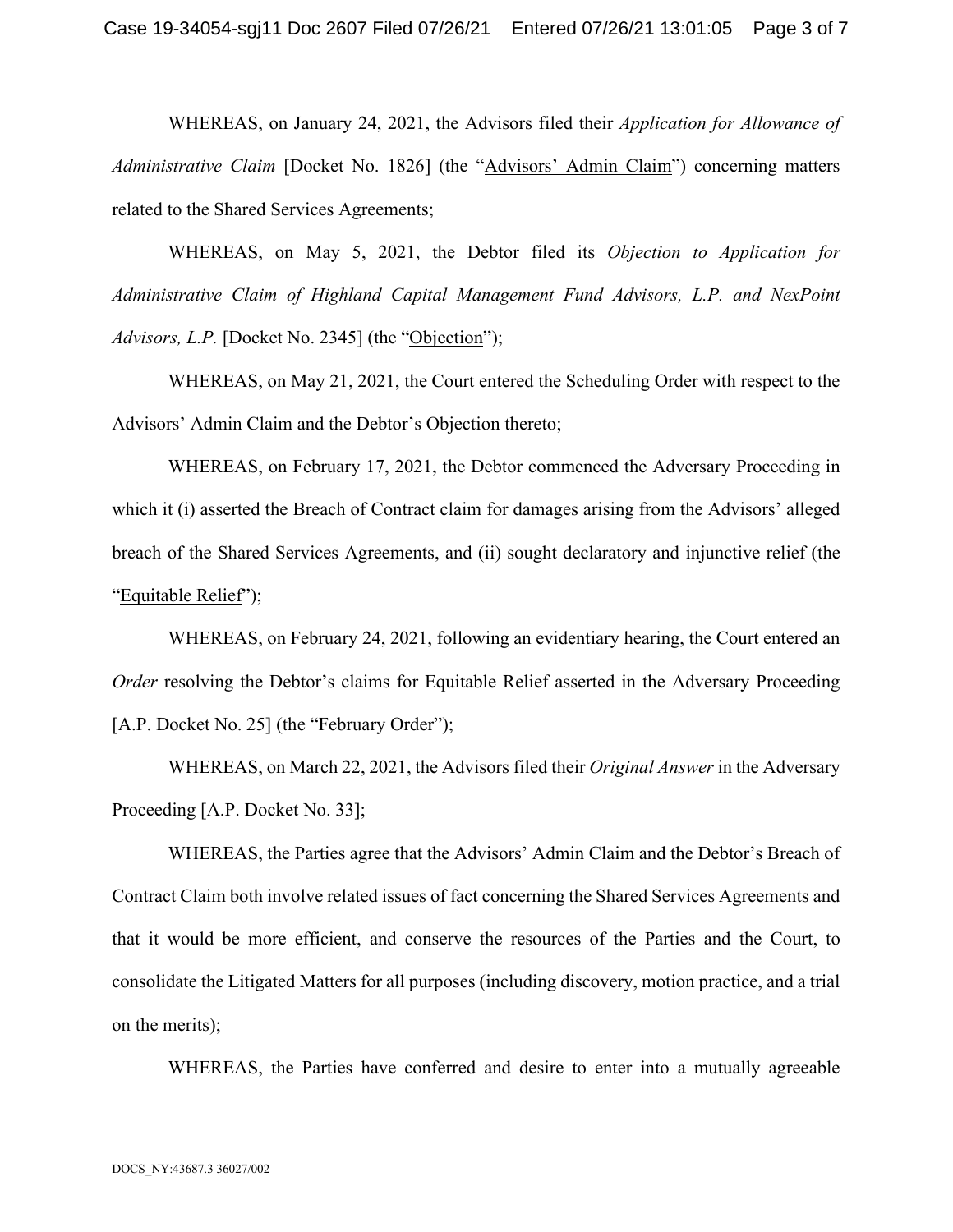proposed schedule and address related matters, all as specifically set forth below.

NOW, THEREFORE, it is hereby stipulated and agreed, and upon approval of this Stipulation by the Court, it shall be SO ORDERED:

1. The Debtor's Breach of Contract Claim shall be consolidated with the Advisors' Admin Claim for all purposes and shall be litigated and resolved pursuant to this Stipulation in the Adversary Proceeding, and the Court shall enter a final judgment on the Breach of Contract Claim and the Advisors' Admin Claim in the Adversary Proceeding.

2. The Debtor's Equitable Claims shall be deemed to be fully and finally resolved pursuant to the February Order.

3. Trial in the Adversary Proceeding (including on the Advisors' Admin Claim) is set for **December 7 and 8, 2021 at 9:30 a.m. (Central Time)**, which, unless the Court holds otherwise, shall be conducted live.

4. Requests for discovery shall be served on or before **August 6, 2021**, unless otherwise agreed in writing by the Parties.

5. Reponses and/or objections to discovery requests shall be served on or before **August 27, 2021**, unless otherwise agreed in writing by the Parties.

6. All responsive, non-privileged documents shall be produced on or before **September 10, 2021**, unless otherwise agreed in writing by the Parties.

7. Initial disclosures are waived, except for testifying experts, with respect to which such disclosures and report shall be served on or before September 24, 2021. Any rebuttal expert disclosure and report shall be served on or before October 8, 2021.

8. Depositions shall be scheduled and concluded on or before **October 18, 2021**, unless otherwise agreed in writing by the Parties.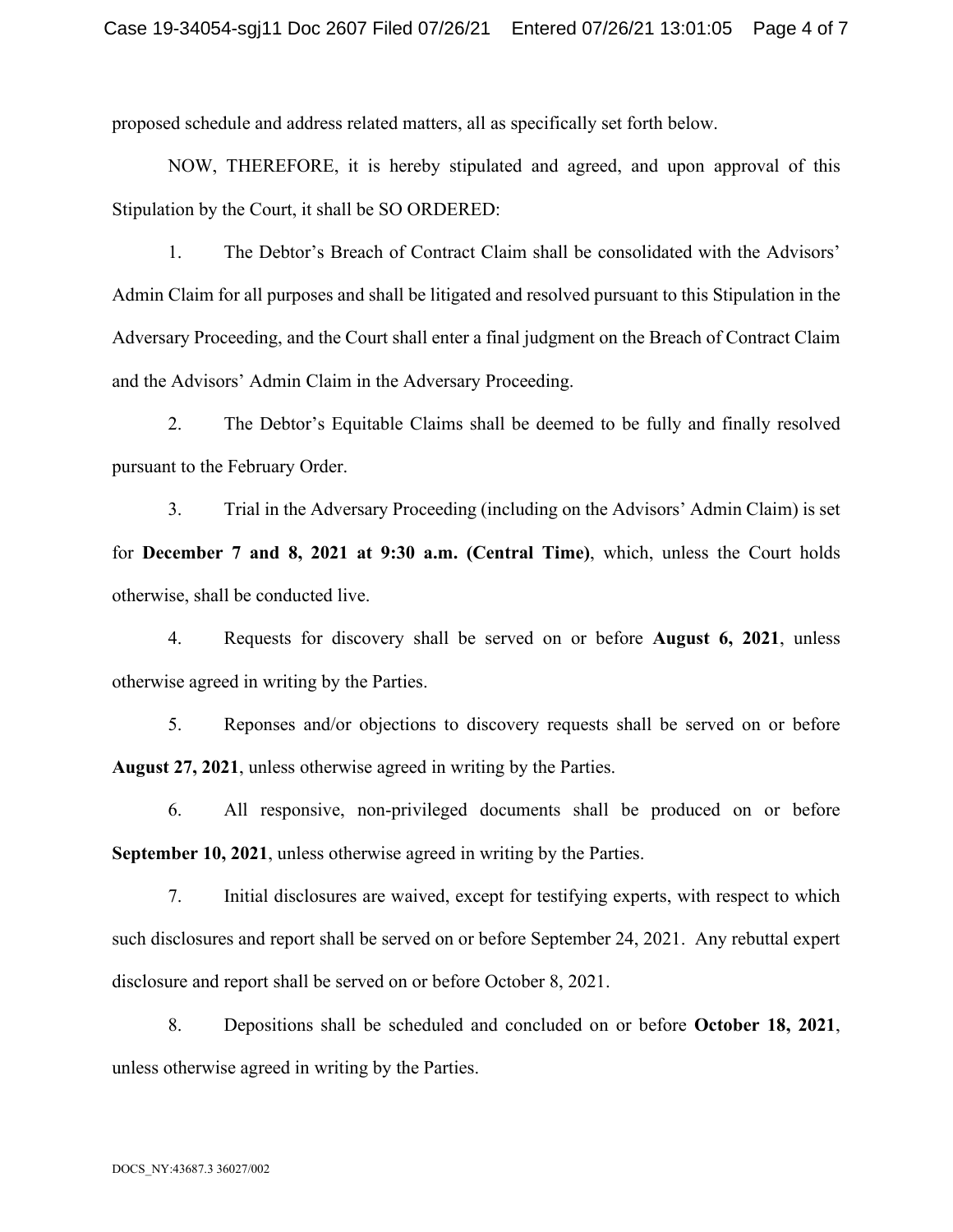9. Responses to the Objection ("Responses") shall be filed on or before **November 1, 2021**, unless otherwise agreed in writing by the Parties.

10. Replies to the Responses shall be filed on or before **November 15, 2021**, unless otherwise agreed in writing by the Parties.

11. Witness and exhibit lists and all referenced exhibits will be filed on the docket and served on or before **December 1, 2021**, unless otherwise agreed in writing by the Parties. Objections to exhibits, other than for relevance, shall be filed on or before **December 3, 2021**, or they shall be deemed waived.

12. A joint pretrial order in compliance with the Court's Local Rules shall be filed on or before **December 1, 2021**.

13. Any Party wishing to file a trial brief shall file and serve the same on or before **December 1, 2021**.

14. All deadlines set forth above are effective as of **5:00 p.m. (Central Time)** on each applicable date.

15. If approved by the Court, this Stipulation shall only be modified in a writing signed by the Parties or upon the entry of an order of the Court entered upon notice to the Parties.

16. The Court shall retain jurisdiction over all disputes arising out of or otherwise concerning the interpretation and enforcement of this Stipulation.

[*Remainder of Page Intentionally Blank*]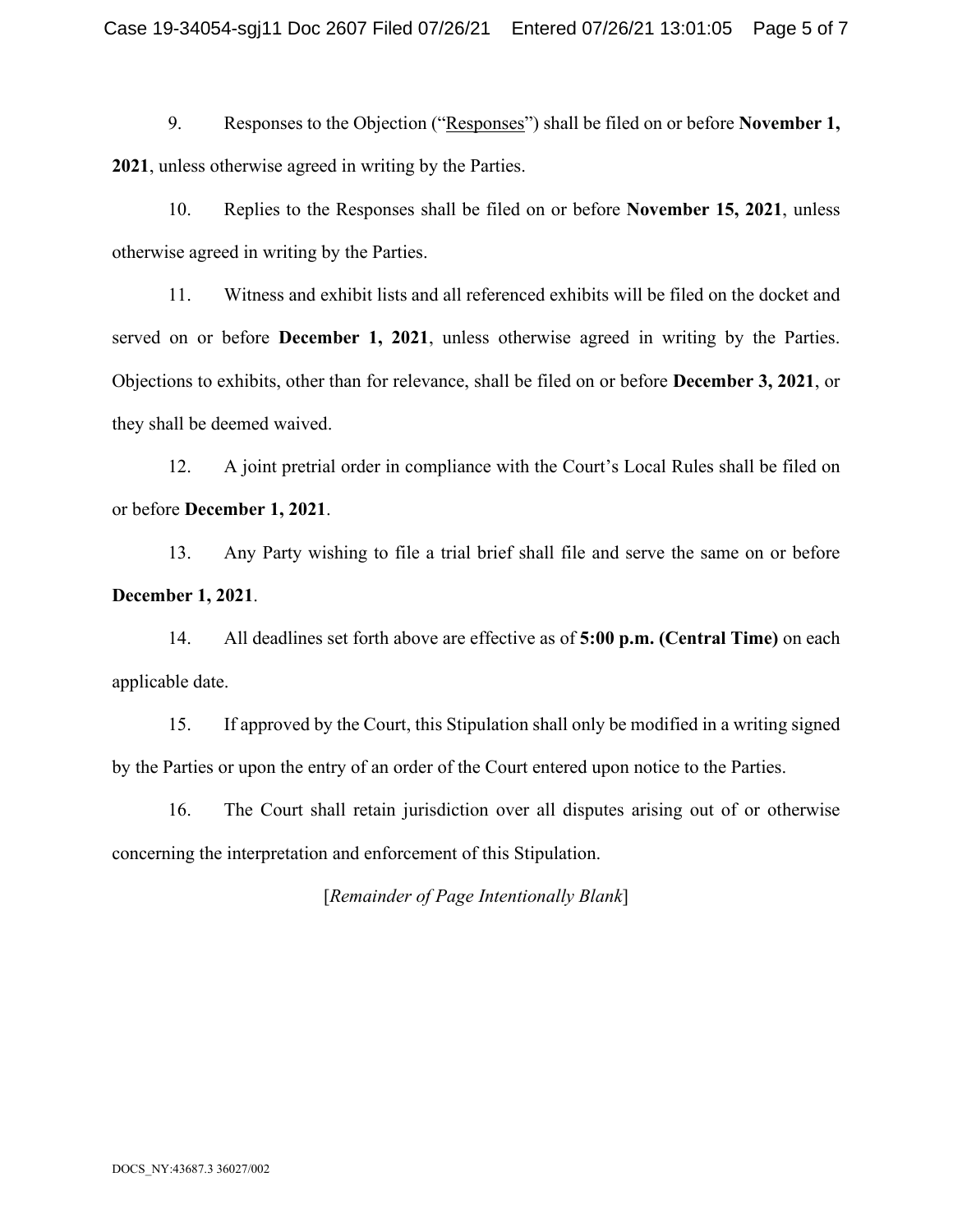Dated: July 26, 2021.

## **MUNSCH HARDT KOPF & HARR, P.C.**

*/s/ Davor Rukavina*  Davor Rukavina Texas Bar No. 24030781 Julian P. Vasek, Esq. Texas Bar No. 24070790 3800 Ross Tower 500 N. Akard Street Dallas, Texas 75201-6659 Telephone: (214) 855-7500 Facsimile: (214) 855-7584 E-mail: drukavina@munsch.com

*Counsel for NexPoint Advisors, L.P.*

**- and -**

#### **PACHULSKI STANG ZIEHL & JONES LLP**

Jeffrey N. Pomerantz (CA Bar No. 143717) Ira D. Kharasch (CA Bar No. 109084) John A. Morris (NY Bar No. 266326) Gregory V. Demo (NY Bar No. 5371992) Hayley R. Winograd (NY Bar No. 5612569) 10100 Santa Monica Blvd., 13th Floor Los Angeles, CA 90067 Telephone: (310) 277-6910 Facsimile: (310) 201-0760 E-mail: jpomerantz@pszjlaw.com ikharasch@pszjlaw.com jmorris@pszjlaw.com gdemo@pszjlaw.com hwinograd@pszjlaw.com

- and -